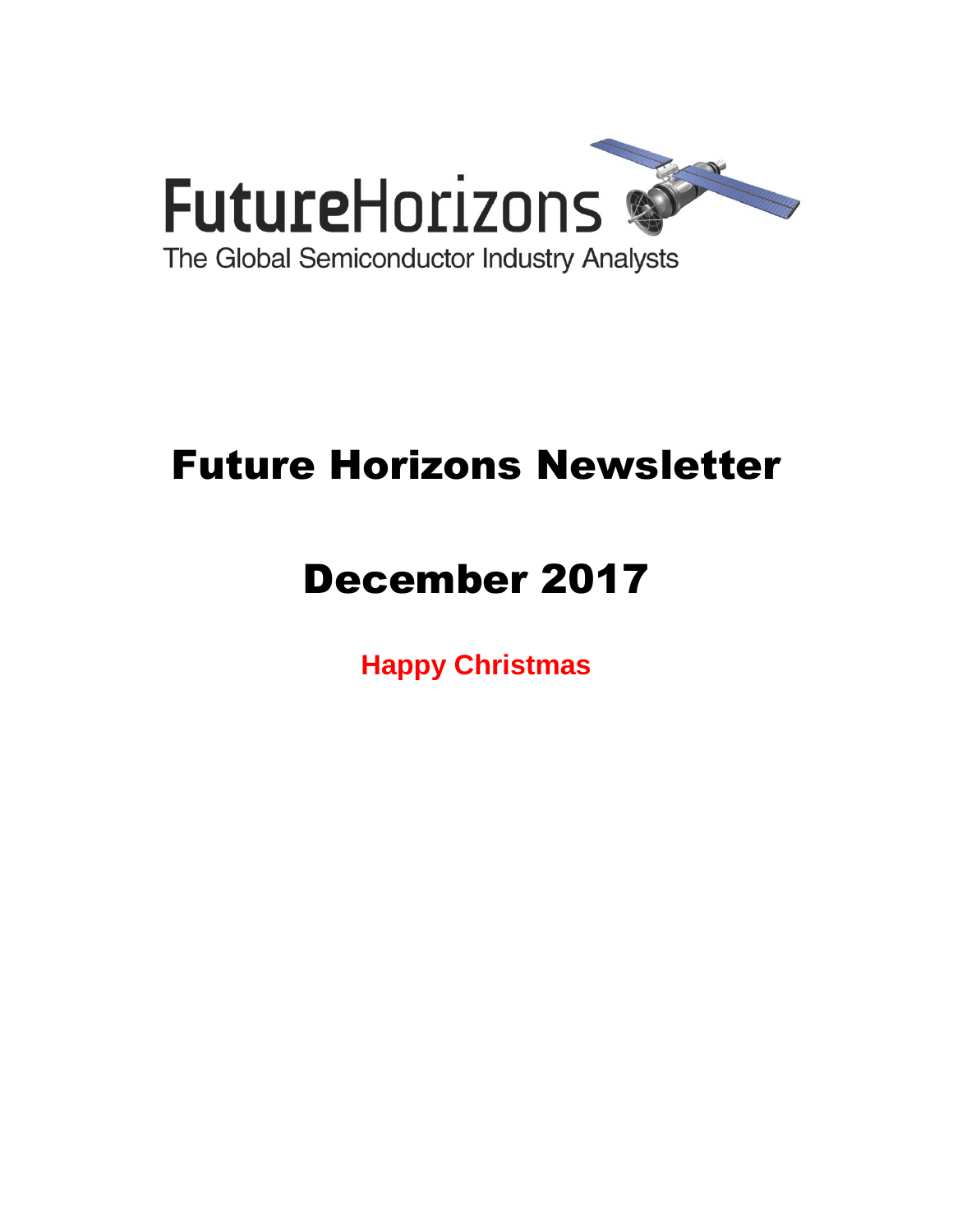# Contents Page

| <b>Industry News by Company</b>              | Page 03 - 05 |
|----------------------------------------------|--------------|
| <b>Industry News &amp; Trends</b>            | Page 06      |
| <b>East European News &amp; Trends</b>       | Page 07      |
| <b>World Economic Round Up</b>               | Page 08      |
| <b>Future Horizons &amp; Industry Events</b> | Page 09      |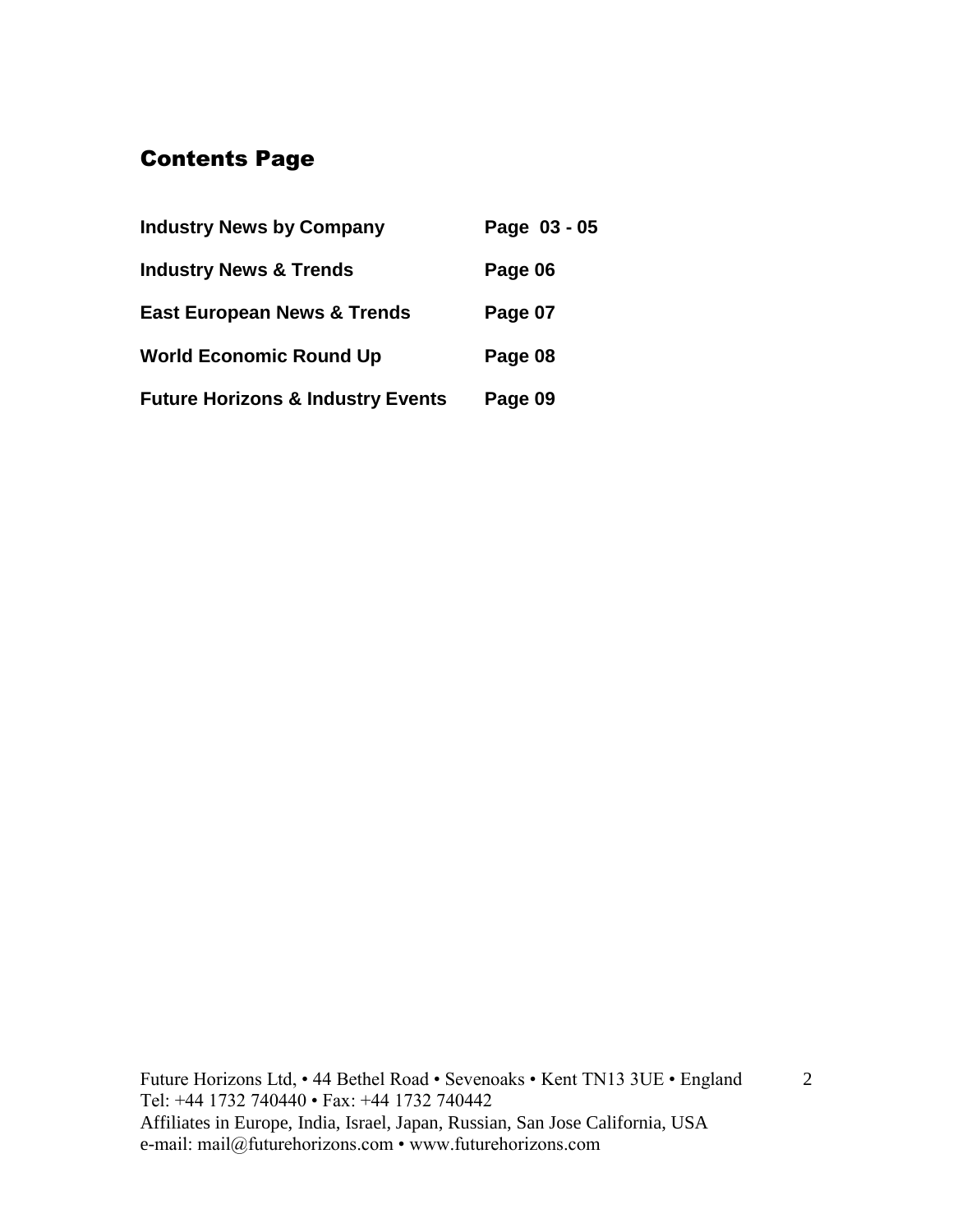#### Industry News By Company

#### **[Apple's Plans Could Doom Dialog Semi](https://www.eetasia.com/news/article/Apple_Plans_Could_Doom_Dialog_Semi?utm_source=EETA%20Article%20Alert&utm_medium=Email&utm_campaign=2017-12-04)**

DENVER — Speculation that Apple will begin designing its own power management chips by next year could be bad news indeed for its primary supplier of these parts, Dialog Semiconductor.

Japan's Nikkei reported Thursday (Nov. 30) that Apple is designing its own power management chips for use in iPhones as early as next year, adding fresh fuel to a fire that has been smoldering for months. The story, which cites unnamed sources, caused Dialog's stock price to plummet nearly 18 percent in one day.

Speculation that Apple will bring its power management chip design in house is not new. In April, Dialog's stock value dropped by 20 percent after analyst Karsten Iltgen at Bankhaus Lampe warned there was strong evidence that Apple was developing its own power management chips in an effort to replace Dialog at least in part.

#### **[Audi Relies On Infineon: World's First Series Production Car With Autonomous](https://www.infineon.com/cms/en/about-infineon/press/press-releases/2017/INFATV201711-014.html)  [Driving Features](https://www.infineon.com/cms/en/about-infineon/press/press-releases/2017/INFATV201711-014.html)**

Munich, Germany – 30 November 2017 – Infineon supplies key components for the Audi A8, the world's first series production car featuring level 3 automated driving. The ability of cars to self-drive is split into a number of different levels: With level 3 (see explanation below), drivers can temporarily take their hands off the steering wheel under certain conditions. For example, the A8 allows this when parking and exiting, in slowmoving traffic or in traffic congestion. Thanks to microelectronics from Infineon Technologies AG (FSE: IFX / OTCQX: IFNNY), a car can take over in this kind of driving situation.

"Around 90 percent of innovations in the car are driven by electronics and hence by semiconductors," says Peter Schiefer, President of the Automotive Division at Infineon. "We have been a recognized semiconductor partner of Audi for many years. Motoring is now safer, more convenient and more environmentally-friendly with "Vorsprung durch Technik" (Progress through Technology) and chips from Infineon. We are proud of our contribution toward the mobility of the future."

#### **[Qualcomm Launches New Processor Despite Apple And Broadcom Battles](https://www.ft.com/content/3ad68572-da2e-11e7-a039-c64b1c09b482?conceptId=58ec1a8b-4225-3914-8146-33ef809009c6)**

Qualcomm launched its latest Snapdragon processor and a renewed push into Windows PCs at an event in Hawaii this week, as it looks for sources of revenue beyond the smartphone. The event showed how the chipmaker is trying to maintain a business as usual approach despite the increasing distractions of its legal battle with Apple and a hostile takeover bid from rival Broadcom. The Snapdragon 845 will offer new artificial intelligence capabilities, more sophisticated virtual- and augmented-reality applications, and a new "secure processing unit" to better guard passwords and biometric information from hackers, Qualcomm said on Wednesday. Xiaomi, the Chinese smartphone maker, said it would be among the first companies to use the new Snapdragon platform to power its main devices next year.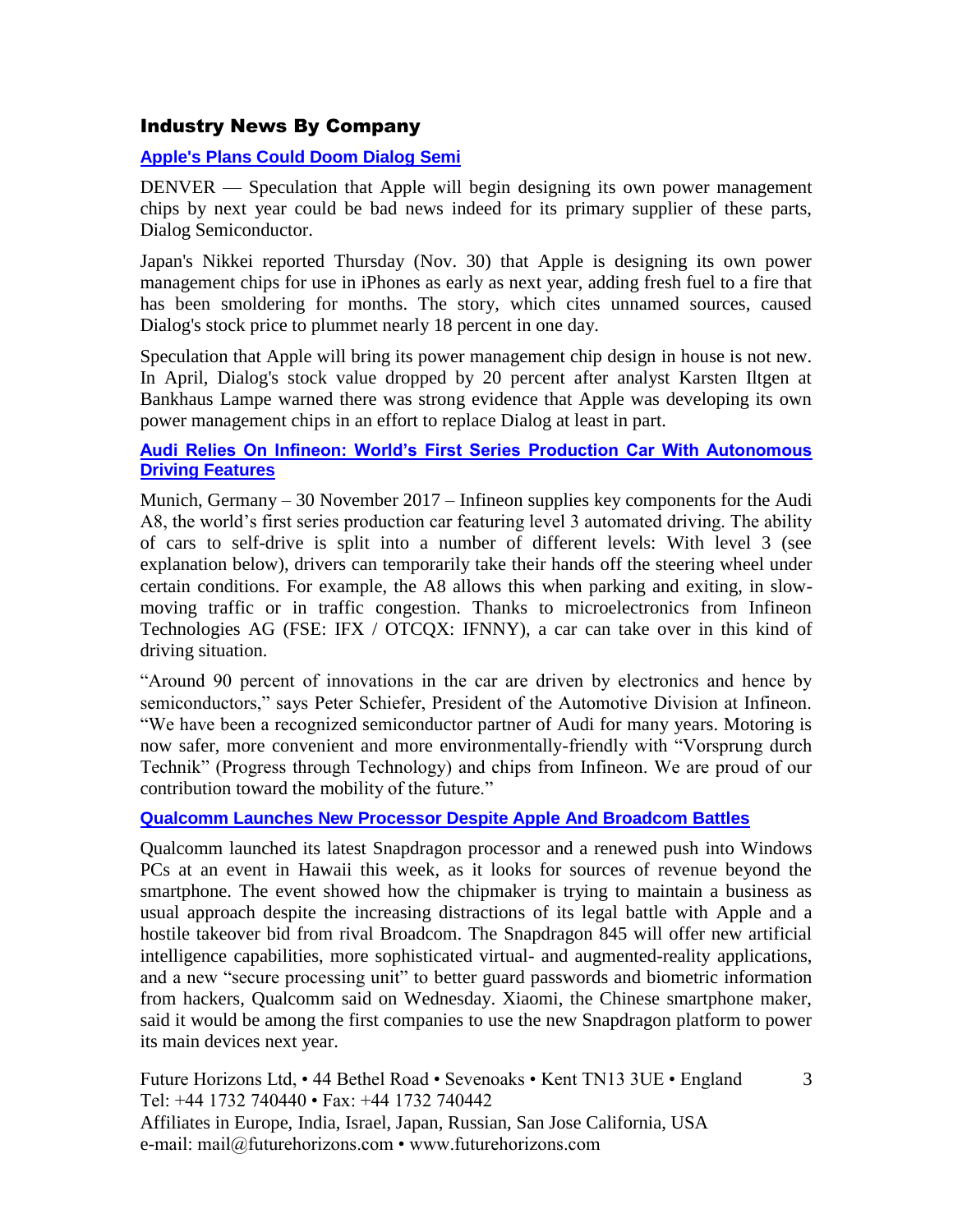#### **[Samsung's Capex Seen Crushing Memory Startups](https://www.eetimes.com/document.asp?doc_id=1332610&_mc=RSS_EET_EDT)**

TAIPEI — Samsung, which has nearly half of the global DRAM market, is likely to crush smaller rivals after more than doubling its plan for capital expenditures in its semiconductor unit for this year, according to market analyst IC Insights.

The world's biggest chipmaker will boost 2017 capex from the \$11.3 billion it spent last year to an unprecedented \$26 billion.

Buoyed by strong prices for memory chips, Samsung said it sailed to a record quarterly operating income of 14.5 trillion won (\$12.8 billion) in October. The outlook continues to be bullish as DRAM prices are expected to increase about 10 percent in the fourth quarter largely due to strong demand in the mobile DRAM market.

#### **[STMicro Augments Low-power MCU Family](https://www.eetimes.com/document.asp?doc_id=1332619&_mc=RSS_EET_EDT)**

SAN FRANCISCO — European chip vendor STMicroelectronics this week rolled out the successor to its STM32L4 series microcontrollers, offering significantly higher performance at ultra-low power consumption.

The STM32L4+ devices, part of STMicro's STM32 family, feature an Arm Cortex-M core and can achieve performance of 150DMIPS (233 ULPMark-CP) at 120MHz, according to ST (Geneva). The devices can serve as the central controller in range of products, including fitness bands, smart watches, medical devices, smart meters and industrial sensors, according to the company.

"We all now expect smart objects to fit seamlessly into our lives, anticipating our needs, yet requiring minimal attention themselves," said Michel Buffa, general manager of ST's Microcontroller Division, in a press statement. "Leveraging the controllers' largest-inclass memory and super-efficient graphics capabilities, STM32L4+ microcontrollers series will enable new classes of smart products with more sophisticated features and smoother interactions."

#### **[Automotive Technology Is Poised To Drive This Semiconductor Manufacturer To](https://seekingalpha.com/article/4129644-automotive-technology-poised-drive-semiconductor-manufacturer-high-growth)  [High Growth](https://seekingalpha.com/article/4129644-automotive-technology-poised-drive-semiconductor-manufacturer-high-growth)**

Texas Instruments is a semiconductor manufacturer that holds a leading position in an industry that is only continuing to grow.

As the automotive industry becomes more high tech, the amount of semiconductors used per vehicle is increasing, which provides lucrative opportunity for Texas Instruments.

This report is part of a "deep dive analysis" provided to members of "Insights For Future Wealth". Full report includes fundamentals analysis, all growth drivers,risk profile, and full valuation/price targets.

Texas Instruments Inc. (NYSE: TXN) engineers and produces semiconductor products. With about 100,000 customers across the world using Texas Instruments "chips", the range of applications is practically infinite. Ironically, Texas Instruments started as an oil and gas company in 1930, and evolved into the semiconductor company it is today after decades of shifting technologies. What are these "chips" used for today? Every electronic

4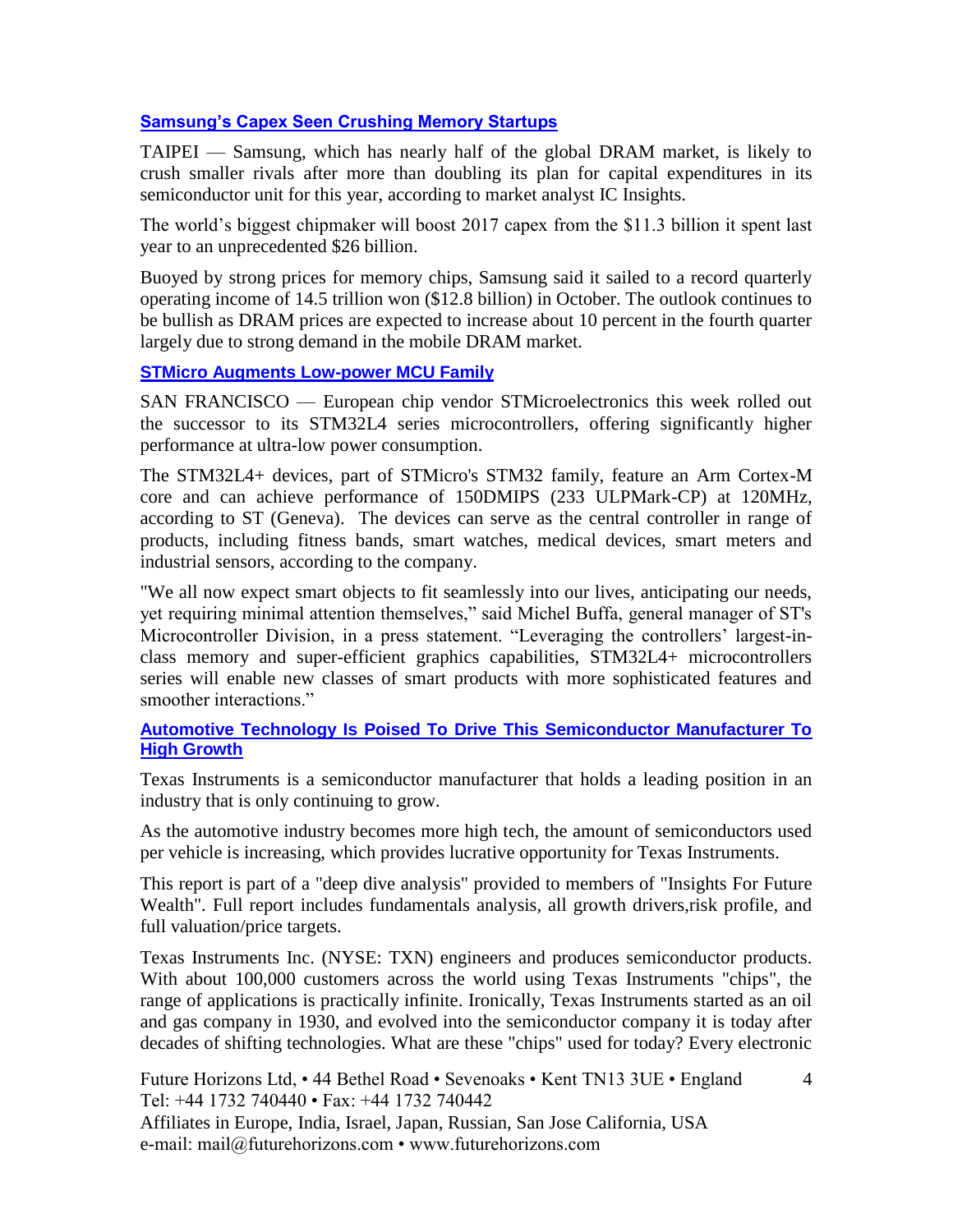device imaginable contains these chips including computers, phones, automobiles, and much more. The more society moves into the technological age, the bigger the market becomes for semiconductor products.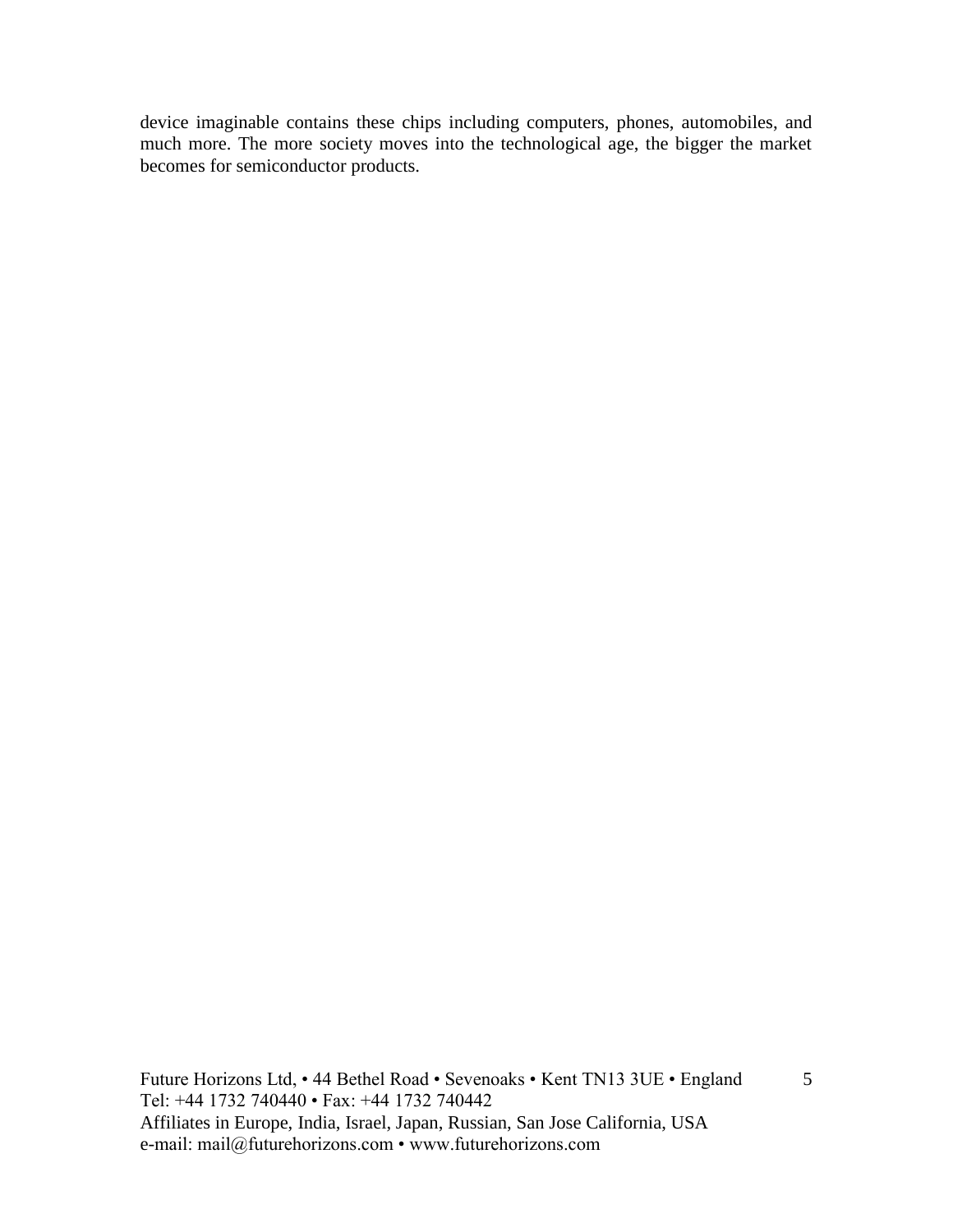#### Industry News & Trends

#### **[Inside 5 AR/VR Headsets](https://www.eetimes.com/author.asp?section_id=36&doc_id=1332647&_mc=RSS_EET_EDT)**

Augmented and virtual reality headsets will see use in companies faster than in our living rooms, but that's not stopping developers from pushing the limits to woo consumers.

Here's a sampler of some of the most interesting recent products from more than 150 AR/VR headsets we track at Greenlight Insights. We expect many of these to be shortlived efforts. Long term, systems that are compelling for both consumer and business users are most likely to succeed.

While consumer AR/VR gets most of the attention, businesses are finding headsets can help them increase efficiency and reduce time to market, while improving safety, quality and worker satisfaction.

A recent Deloitte survey of 500 executives from mid-market companies across various industries found 67 percent are experimenting, building, or have developed mature applications of mixed reality technology. It reported that 53 percent have AR/VR pilot projects in the works or already underway, and 33 percent have mixed reality projects in deployment.

#### **[South Korea Takes Bigger Slice Of Mobile DRAM Market](https://www.eetimes.com/document.asp?doc_id=1332659&_mc=RSS_EET_EDT)**

SAN FRANCISCO — Mobile DRAM sales grew by more than 4 percent sequentially in the third quarter, with South Korea's memory chip giants taking a bigger slice of the pie, according to memory price tracking firm DRAMeXchange.

While the gradual recovery of the smartphone market and the arrival of the year-end holiday cycle boosted the market for mobile DRAM chips in the third quarter, the average selling price of devices increased by less than 5 percent during the quarter, according to DRAMeXchange. The firm expects mobile DRAM sales growth to increase in the fourth quarter.

South Korea's Samsung Electronics and SK Hynix continued to dominate the market, holding a combined 85.6 percent of the mobile DRAM market in the third quarter, up more than 2 percent compared with the second quarter, DRAMeXchange said.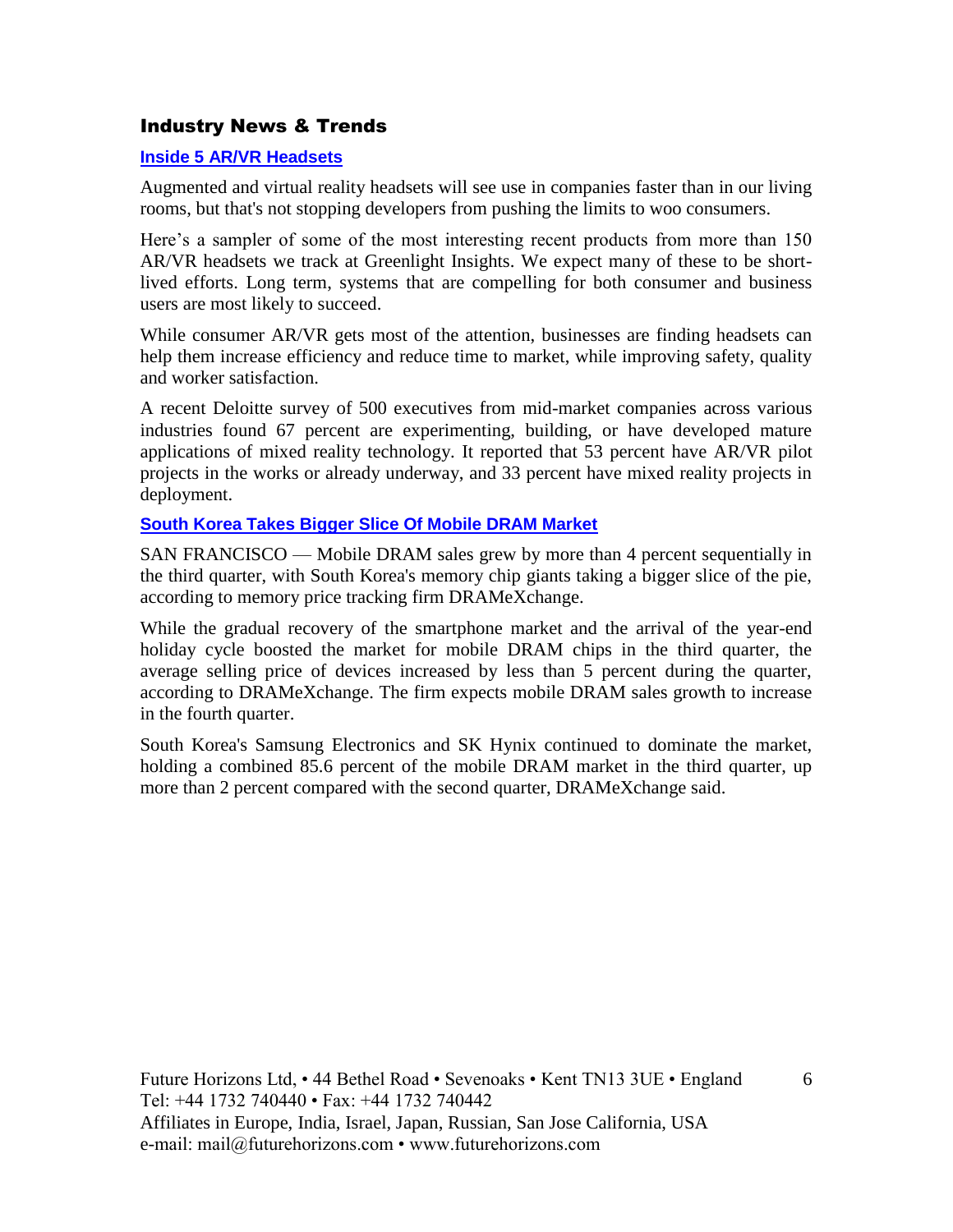#### East European News & Trends

**[Government Fund Backs Medical IT Developers](http://www.marchmontnews.com/Technology-Innovation/Central-regions/21904-Government-fund-backs-medical-IT-developers-.html)**

Russia's Advanced Research Fund (ARF) announced a new round of active support for developers of IT projects to be used in medicine, the Russian news agency RIA Novosti reported, citing ARF Deputy CEO Sergei Garbuk who is in charge of the IT department at the Fund.

"We're witnessing a growing number of IT projects in the field of medicine. These primarily include mobile apps for telemedicine, nervous disorder diagnostics by analyzing the way a person speaks, rehabilitation following strokes and brain damages, and many others," Mr. Garbuk was quoted as saying.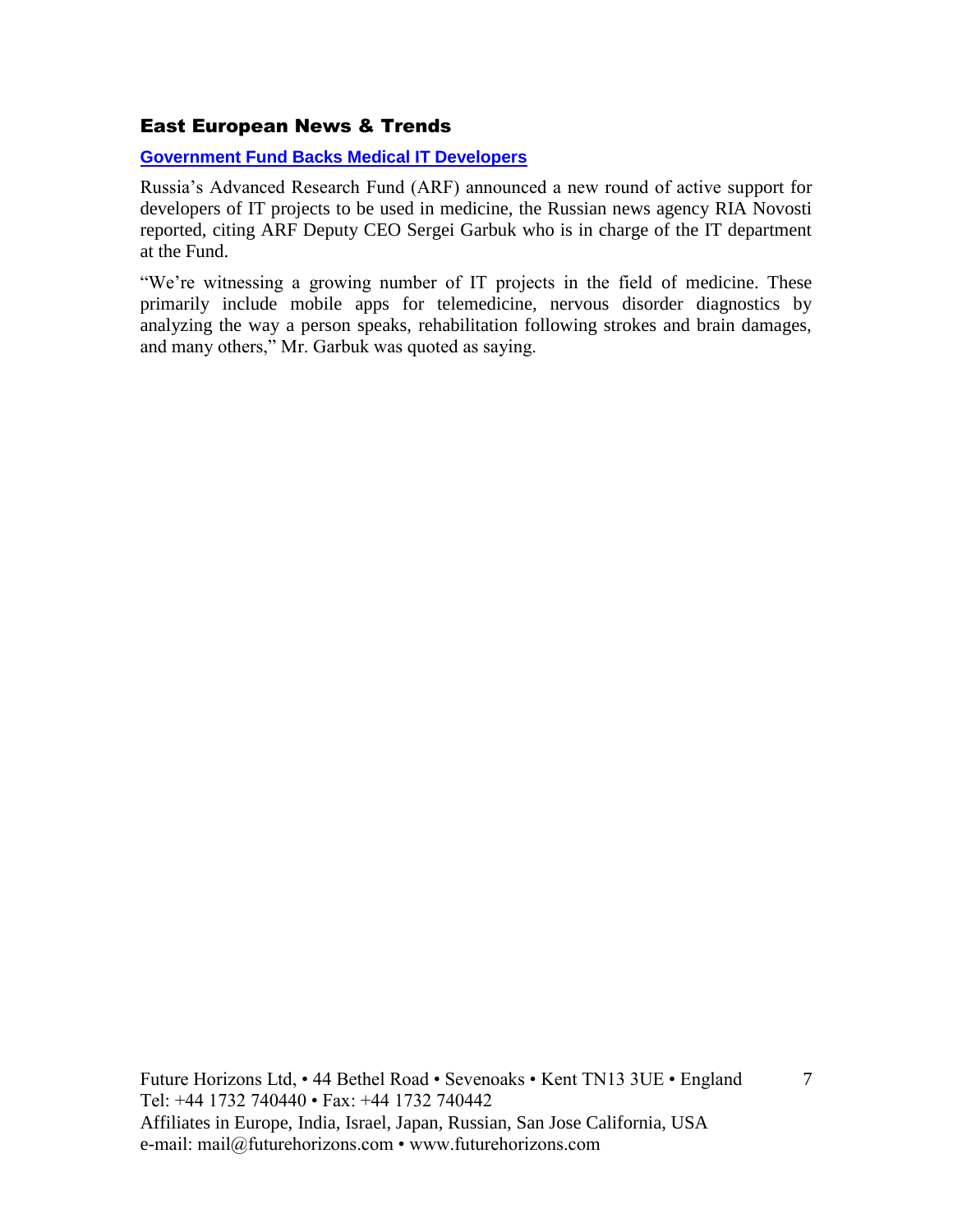#### World Economic Round Up

The Organization for Economic Cooperation and Development said that the global economy is on course for its best year since 2010 as both the U.S. and the euro zone grow more rapidly than had been expected. The Paris-based research body said further acceleration is likely in 2018, but warned that growth would slow from 2019 without new measures to encourage business investment, which remains short of pre-crisis levels. There's something about economic growth and stock markets, across the developed and emerging world, that doesn't add up.

*The latest economic news by country to include USA, Europe, UK, Japan, China, Asia Pacific and India can be found each month in our [Semiconductor Monthly](http://www.futurehorizons.com/page/18/Global-Semiconductor-Report)  [Report.](http://www.futurehorizons.com/page/18/Global-Semiconductor-Report)*